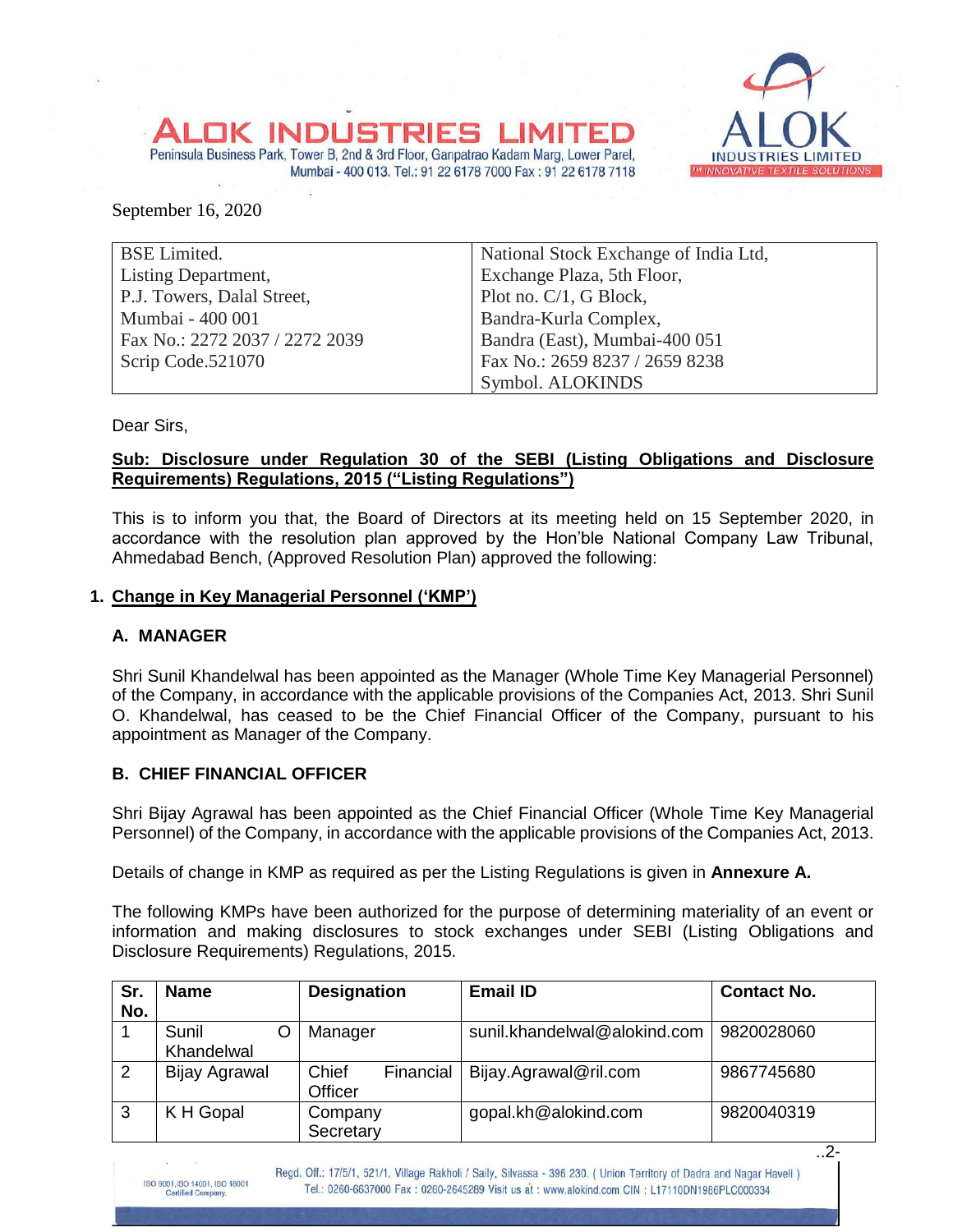



 $: 2:$ 

## **2. Change in Auditors**

M/s S R B C & CO LLP, Chartered Accountants (Registration No. 324982E/E300003) have been appointed as Auditors of the Company with effect from September 16, 2020, who will hold the office until the conclusion of ensuing Annual General Meeting of the Company, in place of M/s Shah Gupta & Co. (Registration No. 109574W) and N B S & Co., Chartered Accountants (Registration No.110100W) whose offices stand vacated in accordance with the Approved Resolution Plan.

Brief profile of M/s S R B C & CO LLP, Chartered Accountants, is given in **Annexure B.**

This is for your information and records.

Thanking you, For Alok Industries Limited

KHGo **Company Secretary** 

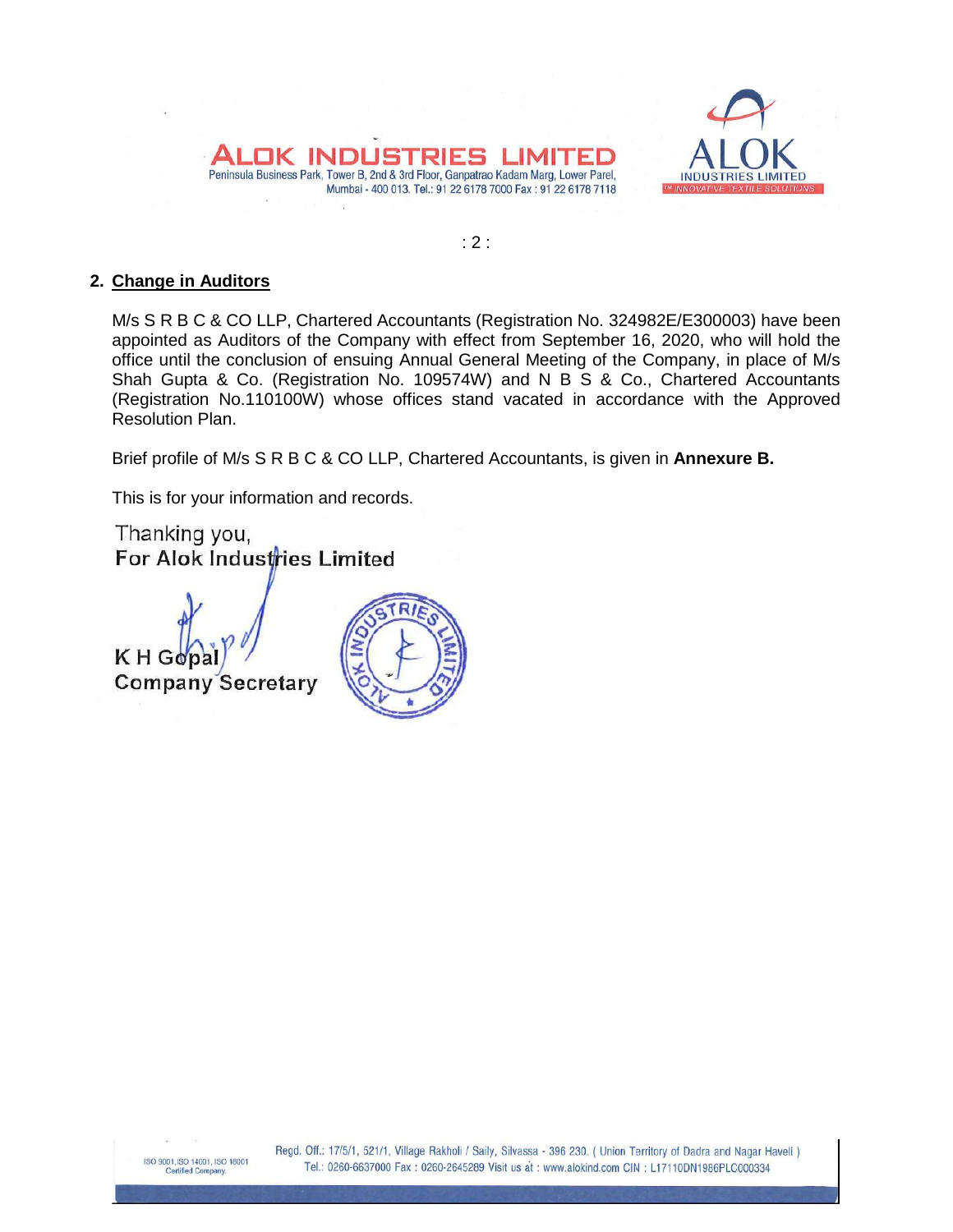# **Annexure-A**

| Details of the Change in Key Managerial Personnel of the Company |  |  |  |
|------------------------------------------------------------------|--|--|--|
|                                                                  |  |  |  |

| <b>Name</b>              | <b>Reason for change</b>                             | Date<br>Οt<br>Change  | Term<br>Οf<br><b>Appointment</b>      |
|--------------------------|------------------------------------------------------|-----------------------|---------------------------------------|
| Shri Sunil O. Khandelwal | Chief<br>Resigned<br>as<br><b>Financial Officer</b>  | September<br>15, 2020 |                                       |
|                          | Appointed as Manager                                 | September<br>16, 2020 | <b>Five Years</b>                     |
| Shri Bijay Agrawal       | Chief<br>Appointed<br>as<br><b>Financial Officer</b> | September<br>16, 2020 | As per agreed terms of<br>appointment |

# **Brief profile of Shri Sunil O. Khandelwal and Shri Bijay Agrawal is appended below.**

| Shri Sunil O. Khandelwal | Mr. Khandelwal is a qualified Chartered Accountant and has done<br>Senior Management Programme from IIIM-Kolkata. He started his<br>career with the Company and has been associated with the<br>Company since last 30 years. His responsibility includes Corporate<br>Finance, Operations Review, Account & Tax, Internal Control,<br>Investments and Strategic Planning.                                                                                                                           |
|--------------------------|-----------------------------------------------------------------------------------------------------------------------------------------------------------------------------------------------------------------------------------------------------------------------------------------------------------------------------------------------------------------------------------------------------------------------------------------------------------------------------------------------------|
| Shri Bijay Agrawal       | Mr. Agrawal is a Commerce graduate from the Calcutta University<br>and an Associate Member of the Institute of Chartered Accountants<br>of India, the Institute of Cost Accountants of India and the Institute<br>of Company Secretaries of India. He has over 27 years of work<br>experience in Audit, Accounting, Finance, Taxation and various<br>other functions in Polyester Chain Business within Hydrocarbon<br>Business. He has been associated with the Reliance group since<br>June 2002. |